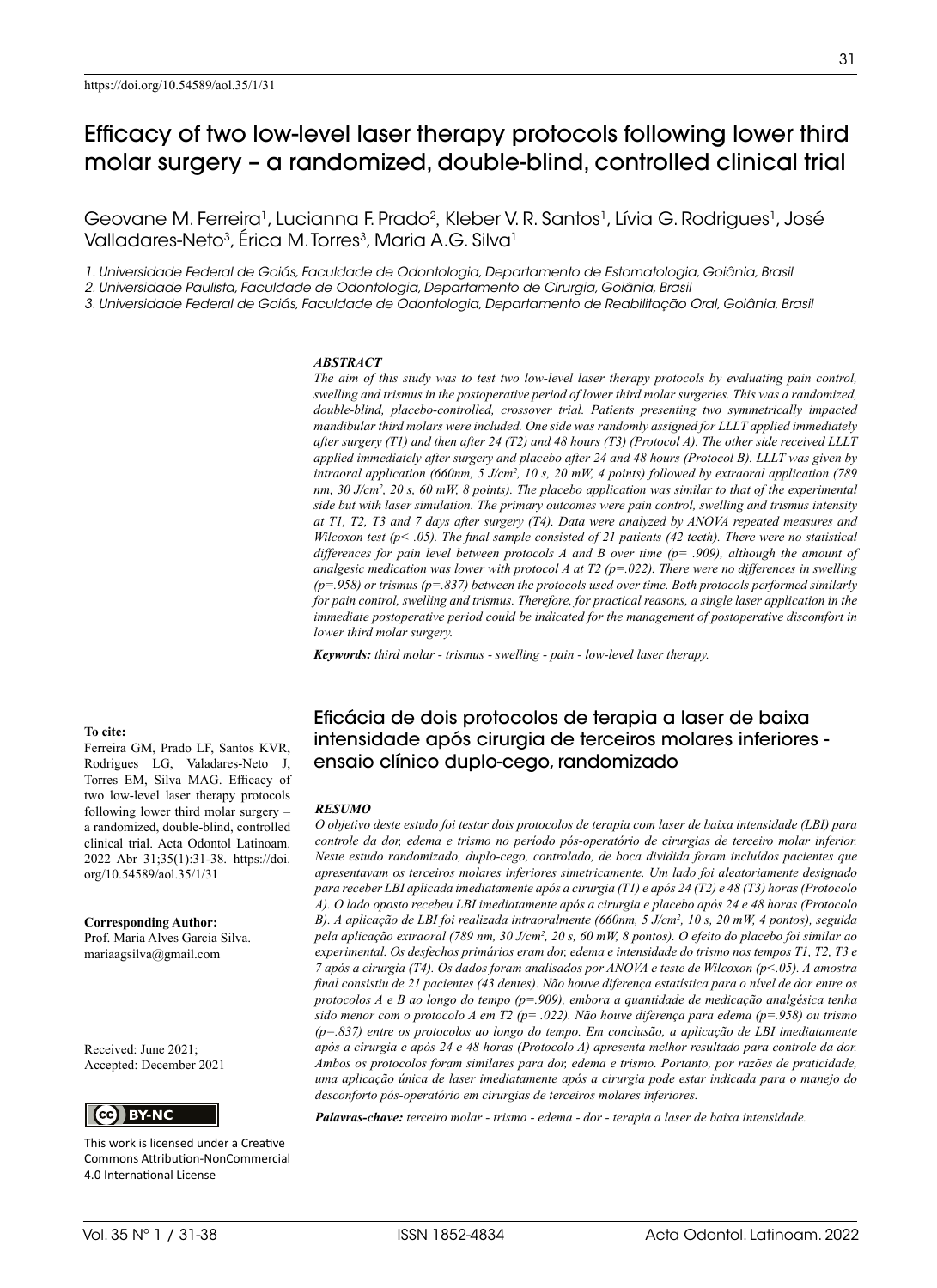### **INTRODUCTION**

Surgical procedure to remove impacted or embedded third molars can limit masticatory function and cause, albeit temporarily, severe pain and discomfort $1,2$ . Specific therapeutic alternatives have been studied as adjuvants of drugs in controlling pain, swelling and other undesirable postoperative complications. Low-level laser therapy (LLLT) has proven to be effective in reducing postoperative discomfort because of its analgesic, anti-inflammatory and tissue biomodulation effects<sup>2-4</sup>.

Three biological effects produced by LLLT have been described: primary effects, classified as biochemical, bioelectric and bioenergetic, which stimulate the production of cellular ATP, causing mitotic acceleration; secondary or indirect effects, with increased blood flow and lymphatic drainage, which interfere with the body's inflammatory response; and general therapeutic effects, such as activation of the immune system<sup>1-5</sup>.

There is extensive literature on the benefits of LLLT, including several controlled, randomized studies that evaluate the efficacy of a low-level laser compared to a placebo for the reduction of pain, swelling, and trismus after the removal of lower third molars<sup>1-4</sup>. On the other hand, certain studies that evaluated pain, swelling and trismus after removing lower third molars found no statistically significant difference between the use of LLLT and conventional drug therapy<sup>6,7</sup>.

There are different protocols for using LLLT and various study designs for evaluation, and there is still no consensus on the best application method $14$ . The aim of this study was to test the efficacy of two low-level laser protocols by evaluating pain control, swelling and trismus in the postoperative period of lower third molar surgeries.

### **MATERIALS AND METHODS**

The study project was approved by the Ethical Review Board of Federal University of Goias (#68615217.0.0000.5083). The Declaration of Helsinki on medical protocol and ethics was followed. Patients were only included in the research after signing the institution-approved Free and Informed Consent Form as a means of guaranteeing confidentiality and presenting the risks and benefits of their participation in the research, and having been informed about the entire procedure they would follow.

A randomized, crossover, double-blind clinical trial was performed among patients who received care at the oral surgery service of the School of Dentistry at the Federal University of Goiás (FO-UFG). The inclusion criteria were good general and oral health, and bilaterally impacted lower third molars indicated for extraction with the same classification according to the Pell and Gregory (1933) classification in terms of impaction, and to Winter's (1926) classification in terms of angulation. Exclusion criteria were systemic diseases; using drugs that could interfere with the inflammatory process, pain and healing; infection or pathologies involving the regions of teeth 38 and 48; being allergic to standardized medication; smokers and alcoholics; pregnant or lactating women, and patients who did not follow postoperative recommendations or needed therapeutic supplementation in the postoperative period beyond that recommended for the study. Out of 28 patients selected, seven were excluded, 2 for not consenting to participate and 5 for not following the established guidelines. The final study sample consisted of 21 patients and 42 study sites.

A different protocol was applied on each side of the mouth of each patient:

PROTOCOL A – The LLLT was applied at three different times: immediately after the surgical procedure, and 24 and 48 hours after the surgery. There were four intraoral application points: one on the alveolus, and one each on the buccal, distal and lingual surfaces of the alveolus, 1 cm away from the surgical wound (Fig. 1A). There were 8 points on the face: one pre-auricular point, four points on the Masseter muscle, two submandibular points on lymph nodes and one retromandibular point (Fig. 1B).

PROTOCOL B – When performed on the opposite side, the LLLT was applied in the same way but in one session only immediately after the surgical procedure. Device modulation was identical for both intraoral and extraoral applications. To maintain the reliability of the study, the 24- and 48-hour sessions were performed in the same way, including sound emission, but without laser activation (placebo).

Patients were allocated by simple randomization according to order of arrival in a chart randomly numbered from 0 to 9, with each number appearing in the same quantity. Patients numbered from 0 to 4 were first allocated to Protocol A, while patients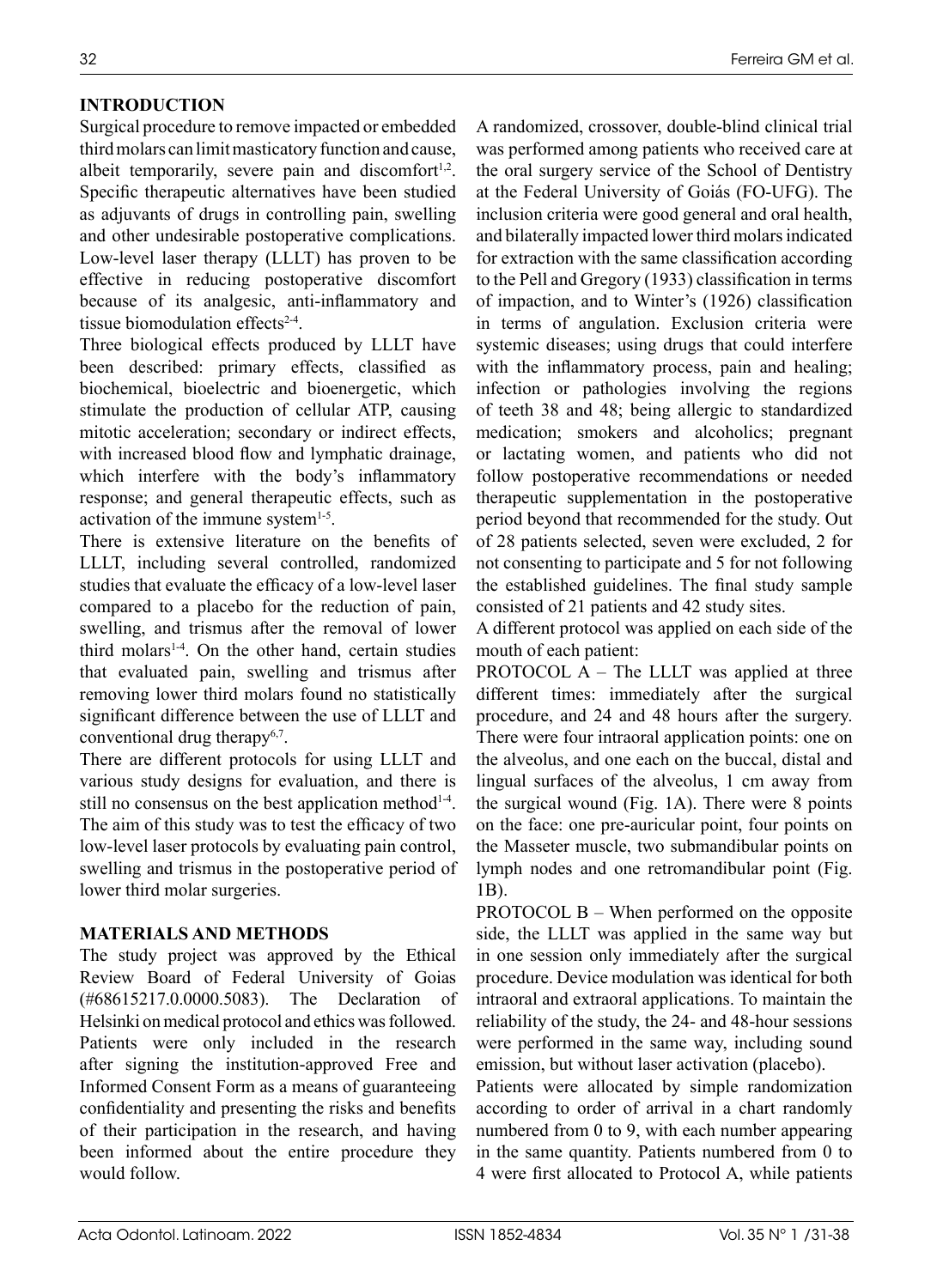

*Fig. 1: A- points of application of intraoral laser therapy; Bpoints of application of extraoral LLLT.*

numbered from 5 to 9 first received Protocol B. The patient's right side was always treated first, and the left side received the other protocol. Initial information, such as patient identification, classification of the radiographic positioning of the tooth, facial measurements and mouth opening range were recorded on a specific chart (T0).

To determine swelling and trismus, initial face measurements and mouth opening were collected before (T0) and after surgery. All measurements were taken using a pachymeter (Mitutoyo®, Mitutoyo, Suzano, Brazil). Swelling was measured by means of a simple average of three facial measurements: from the medial canthal ligament to the angle of the mandible, from the tragus to the labial commissure and from the tragus to the menton point (Fig. 2). The range of mouth opening was determined by measuring the mesio-incisal angle of the upper and lower incisors as reference points, measured in millimeters.

The extractions were performed by the same surgeon, thereby standardizing the surgical technique, as well as the anesthetic solution and technique. All patients received a postoperative prescription of Nimesulide 100 mg every 12 hours and Paracetamol 750 mg every 6 hours for two days. They were instructed that the analgesic medication could be taken at a longer time interval if they experienced no pain or mild discomfort. Conversely, if the pain was very intense, this time interval could be safely reduced, and the analgesic could be taken every 4 hours. The quantity and periodicity of analgesic pills taken each day were noted when each patient returned. The surgical procedures on the right and left sides were performed at different times, with a 15-day interval, so that there was no bias in the evaluations,



*Fig. 2: Facial measurements to determine swelling*

particularly in terms of the range of mouth opening. For the laser therapy protocol, a gallium-aluminumarsenide laser device (Thera Laser, DMC Brasil®, continuous wave, 0.4 mm sized point) was used, with the tip of the device positioned on a surface of intact skin, cleaned by using dry air before application. The applications were performed by an oral and maxillofacial surgeon qualified to perform the procedure, who applied Protocol A on one side of the patient's face and Protocol B on the other. The locations of laser exposure and device modulation were the same for both protocols. For intraoral application, the following technical parameters were used: 660 nm (red), 5 J/cm2 dose, t 10 s, P 20 mW, E 1.2 J per point. For the extraoral application, device modulation was 780 nm (infra-red), 30 J/cm2 dose, t 20 s/point, P 60 mW, E 1.2 J per point.

Postoperative evaluations were performed by an evaluator blinded to the type of protocol used, and undertaken immediately after the surgical procedure (T1), 24 hours after (T2), 48 hours afterward (T3) and on the seventh day (T4) after the surgical procedure, for both sides. The chart used for each assessment contained the same information as the initial chart (T0), plus information on the need for analgesic medication and how frequently it was taken. The Visual Analogue Scale (VAS),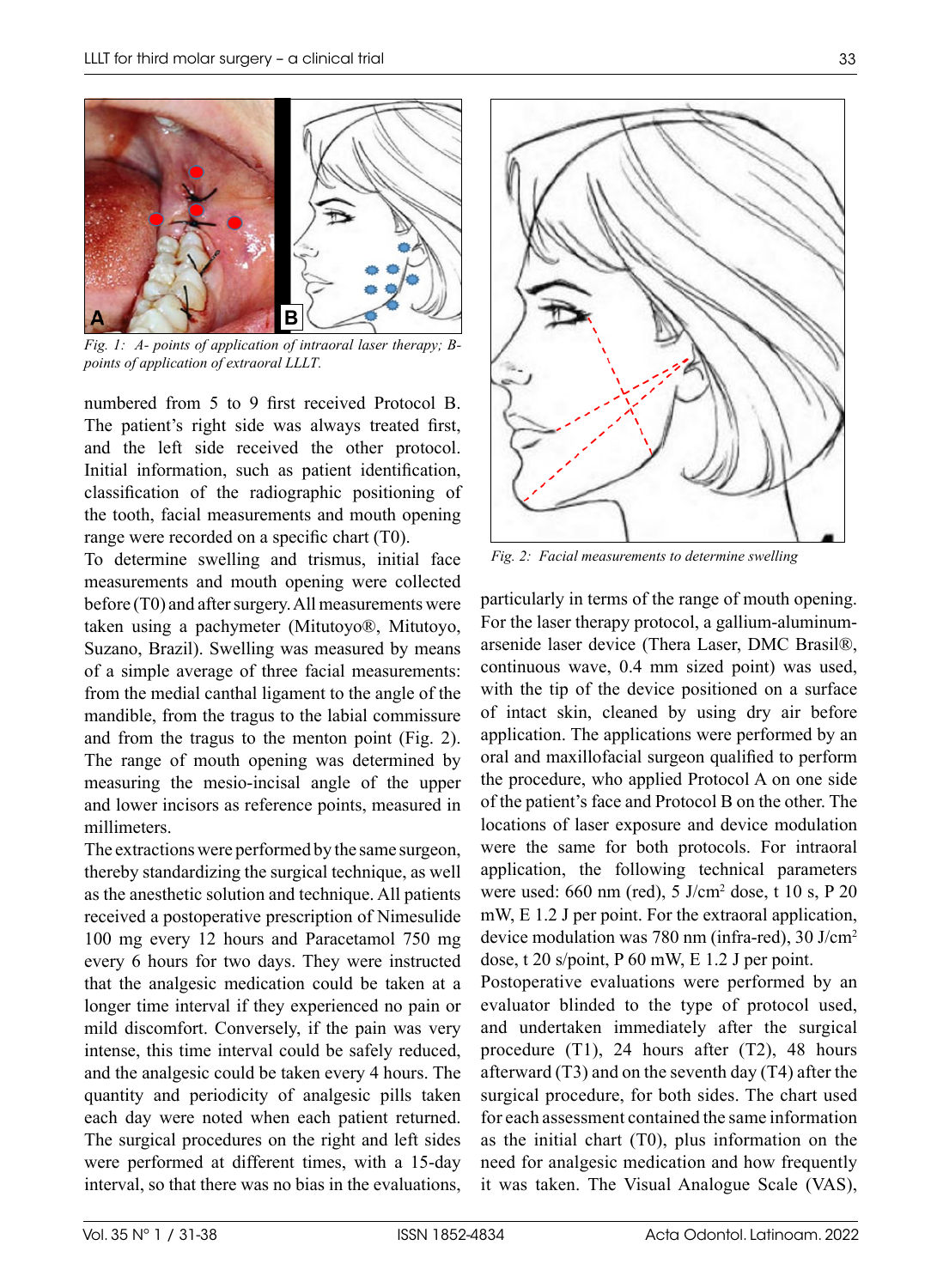validated by Katz and Melzack<sup>8</sup>, was used to assess postoperative pain.

The data were treated by SPSS Statistics Version 24 (SPSS Inc., Chicago, USA). The following tests were used: the Shapiro Wilk test to assess the normality of the data, the Levene test for homogeneity of variance, and the ANOVA repeated measures to assess trismus and swelling. The data for postoperative pain and quantity of analgesics used were non-parametric with non-normal distribution, so the Wilcoxon test was used. A significance level of 5% was adopted for all tests.

# **RESULTS**

Table 1 shows the distribution of the patients by sex and the characteristics of the positioning of the 3rd molars.

Regarding pain and use of analgesics, patients reported no pain episodes at T1 and T4. Therefore, only the data obtained at T2 and T3 were included in the statistical tests. There was no difference between protocols A and B for pain evaluation ( $p = .909$ ). In the evaluation of the amount of analgesic medication used, there was a lower consumption of analgesics

**Table 1 – Descriptive data of the sample in terms of sex and positioning of teeth 38 and 48 (n= 42 third molars)**

|                                   |                       | <b>Frequency</b>        | Percentage<br>Valid (%) |
|-----------------------------------|-----------------------|-------------------------|-------------------------|
| <b>Sex</b>                        | Male                  | 11                      | 52.4                    |
|                                   | Female                | 10                      | 47.6                    |
|                                   | Erupted               | $\overline{7}$          | 33.3                    |
| <b>Impaction</b><br>level         | Partially<br>impacted | 10                      | 47.6                    |
|                                   | Fully<br>impacted     | 4                       | 19.0                    |
| <b>WINTER</b>                     | Vertical              | 16                      | 76.2                    |
| classification                    | Horizontal            | 1                       | 4.8                     |
| (of teeth 38<br>and 48)           | Mesio-angled          | 3                       | 14.3                    |
|                                   | Disto-angled          | $\mathbf{1}$            | 4.8                     |
|                                   | $I - A$               | 9                       | 42.9                    |
|                                   | $II-A$                | $\overline{2}$          | 9.5                     |
|                                   | $III-A$               | $\Omega$                | 0.0                     |
| <b>PELL</b> and<br><b>GREGORY</b> | $I-B$                 | $\overline{\mathbf{4}}$ | 19.0                    |
| classification                    | $II-B$                | $\overline{\mathbf{4}}$ | 19.0                    |
| (of teeth 38<br>and 48)           | $III-B$               | 1                       | 4.8                     |
|                                   | IC                    | 1                       | 4.8                     |
|                                   | $II-C$                | $\Omega$                | 0.0                     |
|                                   | $III-C$               | 0                       | 0.0                     |

## Ferreira GM et al.

**Table 2- Evaluation of the amount of analgesic medication used in the postoperative period of impacted lower third molars**

| <b>Randomization</b> | <b>Time</b>    |   | Median Minimum Maximum |   |
|----------------------|----------------|---|------------------------|---|
| Protocol A           | T <sub>2</sub> | 4 | 2                      |   |
|                      | T <sub>3</sub> | 4 | 3                      | 6 |
|                      | T <sub>2</sub> | 4 | 3                      | 6 |
| Protocol B           | T <sub>3</sub> |   | 3                      | 6 |

at T2 when Protocol A ( $p = .022$ ) was used (Table 2). Protocols A and B were compared, and no statistically significant difference was found between groups (p=.837). There was a difference between the times for both protocols tested in an inter-group evaluation, with T0 and T4 presenting some difference  $(p=01)$ . A more significant difference was found when T2 and T3 were compared to T0, T1 and T4  $(p<.001)$ (Fig. 3). Table 3 shows descriptive statistics and p values for protocol A and B comparisons over time. When protocols A and B were compared, there was no statistical difference (*p*=.958) for postsurgical swelling. In an intra-group evaluation, the difference in the means of facial measurements between the times was significant, with the greatest difference found when T1 was compared to T2 and T3 ( $p<.001$ ). The values at T0 and T1 were very close, as there had not been enough time for a significant swelling to form. In the evaluation of



*Fig. 3: Graphic representation of the variation in range of mouth opening (mm) during the postoperative period of impacted lower third molar surgeries (at times T0, T1, T2, T3 and T4), using two LLLT protocols.*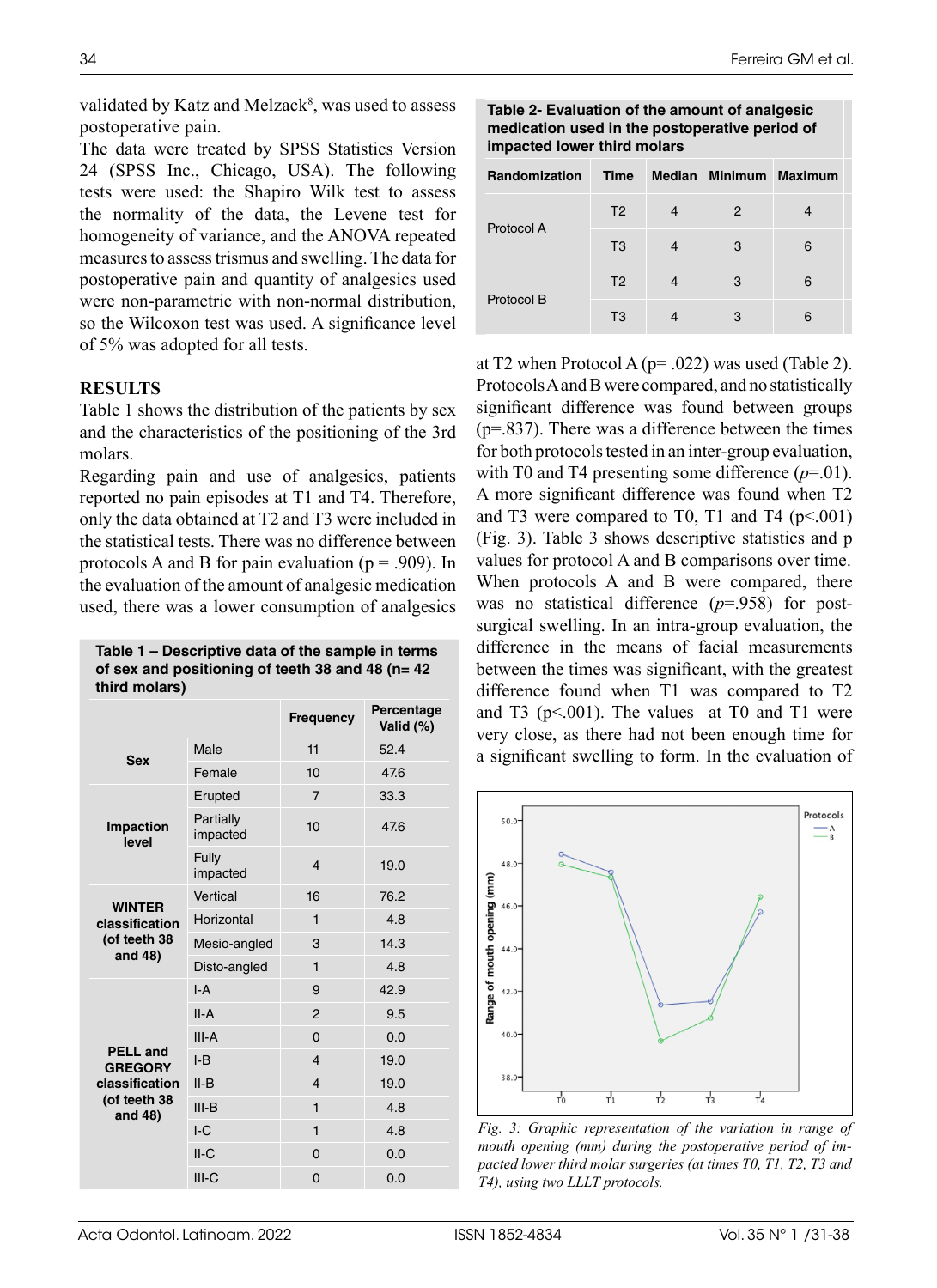**Table 3 – Evaluation of trismus measured in the range of mouth opening in mm during the postoperative period of impacted lower third molar surgeries, using two LLLT protocols**

| Time           | Protocol | Mean  | 95% CI |       | SD   | P values |
|----------------|----------|-------|--------|-------|------|----------|
|                |          |       | UL     | LL    |      |          |
| T <sub>0</sub> | A        | 48.41 | 44.57  | 52.26 | 8.43 | .855     |
|                | B        | 47.94 | 44.12  | 51.76 | 8.38 | .855     |
| <b>T1</b>      | A        | 47.58 | 43.81  | 51.34 | 8.27 | .923     |
|                | B        | 47.33 | 43.62  | 51.04 | 8.14 | .923     |
| T <sub>2</sub> | A        | 41.37 | 37.67  | 45.07 | 8.13 | .511     |
|                | B        | 39.68 | 35.86  | 43.51 | 8.40 | .511     |
| T <sub>3</sub> | A        | 41.53 | 37.80  | 45.6  | 8.19 | .768     |
|                | B        | 40.75 | 36.75  | 44.76 | 8.80 | .768     |
| Τ4             | A        | 45.71 | 42.26  | 49.15 | 7.57 | .777     |
|                | B        | 46.42 | 42.49  | 50.35 | 8.64 | .777     |

 $CI = confidence$  interval;  $UL = upper$  limit;  $LL = lower$  limit.



*Fig. 4: Graphic representation of the variation in facial swelling (mm) in postopertive surgery of impacted lower third molars, at times T0, T1, T2, T3 and T4, using two LLLT protocols.*

the 7-day postoperative evolution, the swelling had reduced to almost initial measurements (Fig. 4). Table 4 shows descriptive statistics and *P* values for protocols A and B comparisons over time.

# **DISCUSSION**

This study shows no critical difference between LLLT applied in one or three times. Although protocol A leads to less use of analgesics, it was not relevant for swelling and trismus.

Concerning methodology, panoramic radiography of the jaws was used to evaluate and classify the third molar positions and surgical planning. According to

| Table 4 – Evaluation of facial swelling in the |
|------------------------------------------------|
| postoperative period of impacted lower third   |
| molar surgeries, using two LLLT protocols      |

|                                                                                                                                                                                                                                          | <b>Time Protocol Medium</b> |        | 95% CI        |               | <b>SD</b> | P values |
|------------------------------------------------------------------------------------------------------------------------------------------------------------------------------------------------------------------------------------------|-----------------------------|--------|---------------|---------------|-----------|----------|
|                                                                                                                                                                                                                                          |                             |        | UL            | LL            |           |          |
| T <sub>0</sub>                                                                                                                                                                                                                           | A                           | 121.94 |               | 119.04 124.85 | 6.37      | .915     |
|                                                                                                                                                                                                                                          | B                           | 121.75 |               | 119.44 124.07 | 5.07      | .915     |
| T1                                                                                                                                                                                                                                       | A                           | 121.69 |               | 118.95 124.43 | 6.02      | .868     |
|                                                                                                                                                                                                                                          | B                           | 121.98 |               | 119.70 124.25 | 4.99      | .868     |
| T <sub>2</sub>                                                                                                                                                                                                                           | A                           | 125.31 | 122.69 127.92 |               | 5.74      | .870     |
|                                                                                                                                                                                                                                          | B                           | 125.58 | 123.37 127.79 |               | 4.84      | .870     |
| T <sub>3</sub>                                                                                                                                                                                                                           | A                           | 125.36 |               | 122.54 128.17 | 6.18      | .793     |
|                                                                                                                                                                                                                                          | B                           | 125.83 |               | 123.29 128.37 | 1.25      | .794     |
| <b>T4</b>                                                                                                                                                                                                                                | A                           | 122.85 |               | 120.15 125.54 | 5.91      | .813     |
|                                                                                                                                                                                                                                          | B                           | 122.45 |               | 120.26 124.64 | 4.80      | .813     |
| $\sim$<br>and a suitable of a contract of the contract of the state of the contract of the state of the state of the state of the state of the state of the state of the state of the state of the state of the state of the state of th |                             |        |               |               |           |          |

CI = confidence interval; UL = upper limit; LL = lower limit.

Guerrero *et al.*<sup>9</sup>, other imaging tests are not needed for this type of surgery. Careful radiological planning followed by an adequate surgical approach is essential for a good resolution of cases, irrespective of whether 2D or 3D preoperative images are used<sup>10</sup>. Postoperative swelling is mainly influenced by the surgical protocol used, and the length of time and degree of difficulty involved in the surgery<sup>11</sup>. In addition, the surgical technique used to remove impacted third molars affects the quality of the postoperative period, with some studies showing the importance of the care that must be taken with each step of the procedure<sup>12,13</sup>. To reduce bias in our study, a Split-Mouth design trial with a standardized surgical protocol was performed by a dental surgery specialist. The surgeries were conducted in the most atraumatic manner possible and resulted in lower levels of swelling and pain associated with laser therapy treatment. Similar measures of care have also been adopted in various comparable studies $14,15$ . There is consensus on the prescription of preemptive or therapeutic antibiotics in cases where the patient has a systemic or local condition leading to an infection that might develop or worsen with third molar surgery<sup>15,16</sup>. However, studies show that if a good surgical technique is used and the aseptic chain is maintained, there is no need to use antibiotics in third molar surgeries $12$ . Based on that evidence, antibiotics were not used in this study, as the patients presented neither local nor systemic conditions which would have justified such use.

Postoperative care is crucial in reducing the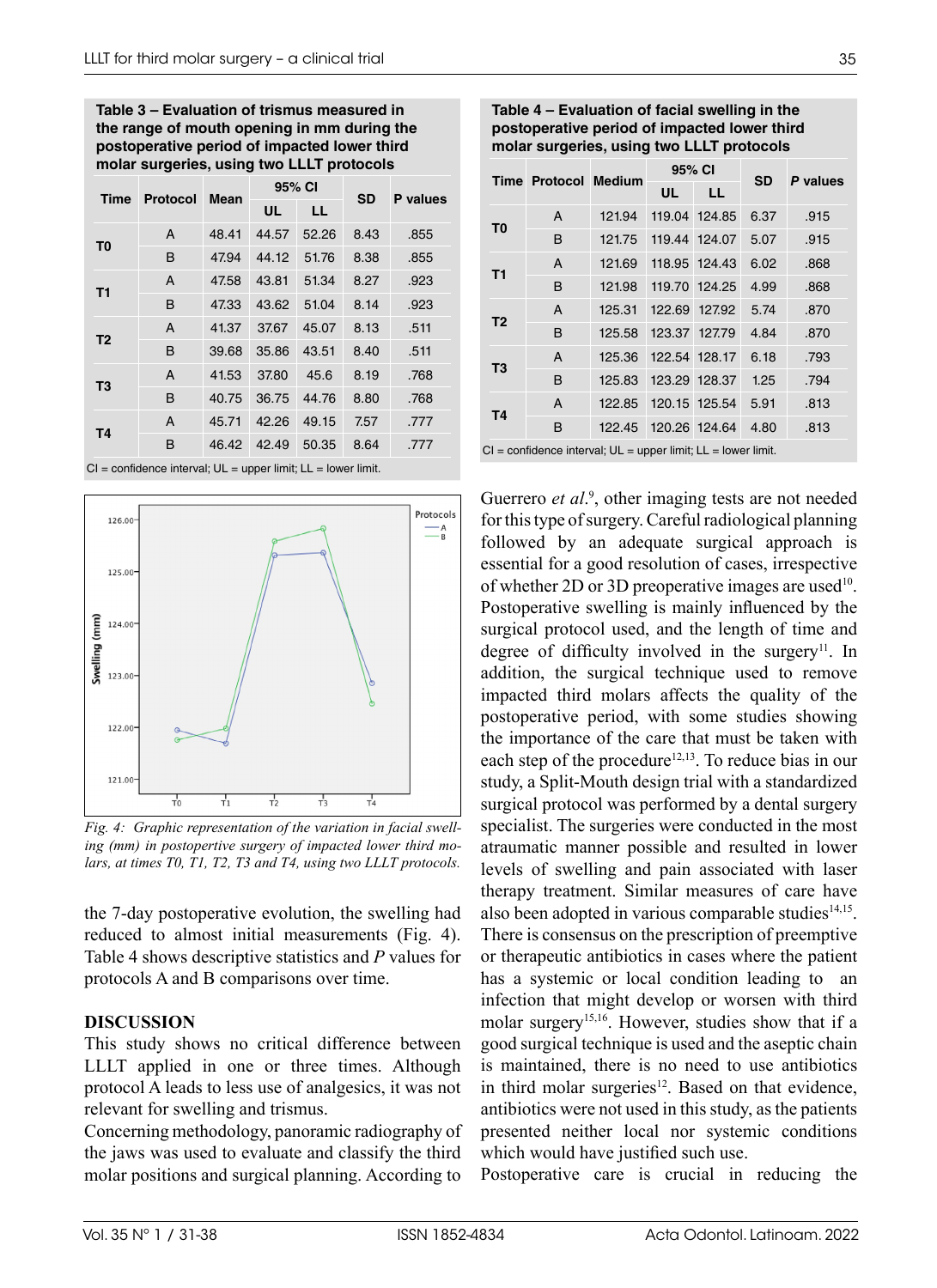discomfort caused by the surgical procedure. Pain, trismus and swelling are complications resulting from the inflammatory processes which occur after third molar surgery. Drugs are recommended to minimize the inflammatory response<sup>1,2,13,17</sup>. However, although medication is satisfactory in relieving pain, it also has adverse effects<sup>16</sup>. Adjuvant therapies, such as laser therapy, have been used to enhance postoperative comfort while at the same time reducing drug consumption $1-4,7,14$ .

The analgesic medication of choice used by patients who underwent surgery was Paracetamol 750mg due to its low rate of adverse reactions and its efficacy in controlling postoperative pain, even though it does not have a high degree of analgesic potential<sup>13</sup>. Other therapies to control inflammatory reactions were not adopted in this study so that more precise answers regarding the effects of LLLT could be obtained. The placebo was used specifically to evaluate the role of single or three LLLT applications.

Regarding pain, it was found that the consumption of analgesics was lower at T2 for protocol A compared to the quantity of analgesics used at T2 when protocol B was applied. This agrees with the results reported by Kazancioglu *et al*. 17, who also found a lower consumption of analgesics by patients who received LLLT in the postoperative period. Our results indicate that, in general, there was little difference between the protocols used.

Despite the decrease in analgesic consumption at T2 for protocol A, the difference was not statistically significant by VAS assessment. Other authors<sup>7,18</sup> also found no statistically significant difference in the pain presented by patients when using LLLT. Other studies found a difference in the pain profile of patients who used LLLT in the postoperative period of impacted third molar surgeries compared to the control group<sup> $1,2,19-22$ </sup>.

Variations in the medication protocols could explain these differences. In the studies by Fernando *et al.*<sup>7</sup> , Landucci *et al.*<sup>23</sup>, Eshghpour *et al.*<sup>14</sup>, and Sierra *et al.*24, the protocol used for postoperative medication included Amoxicillin 500mg for seven days, Ibuprofen 600mg for three days and Chlorhexidine 0.12% mouthwash. Markovic & Todrivic<sup>1,2</sup> and Amarillas-Escobar *et al.*20 administered Dexamethasone in different doses for each group. There was also a difference in the laser therapy protocol. In our study, Paracetamol was prescribed at standard intervals (every six hours for two days). However, the patients

were instructed that the medication could be taken at longer intervals if they felt less discomfort or no postoperative pain, and that the interval could be safely reduced in case of more severe pain. Wellestablished results of pain reduction found in studies on mucositis and other mucosal ulcerations could be related to the superficiality of the lesion<sup>25</sup>. The use of laser in bone alterations, such as postoperative surgery for third molars, demands further research to evaluate the in-depth effect of LLLT<sup>26</sup>.

The trismus evaluation showed no statistical difference in the postoperative period between protocols A and B. Similar results were found in the literature<sup>17,18,20,21</sup>, which also showed no difference in the trismus evaluation between a single dose of LLLT in the immediate postoperative period compared to applying it in 3 (three) sessions, as occurred in our study. However, different medication protocols and LLLT doses were used. Studies evaluating trismus when LLLT was used in the postoperative period of impacted third molar surgeries, which included groups that did not receive the laser treatment<sup>5,27-29</sup>, showed positive results with lower trismus in the group where LLLT was applied. This shows that, even though our study found no statistical difference between protocols A and B, the use of LLLT in the postoperative period of impacted third molar surgeries can be beneficial, providing greater postsurgical comfort. The evaluation showed that there was no clinical difference between the protocols when swelling was compared. Of the factors analyzed, swelling seems to respond least to LLLT, a finding also reported in other studies $10,17,20$ .

The difficulty in comparing results published in studies is mainly due to the lack of standardization in the use of  $LLLT^{17,18}$ . There are great variations between the technical parameters, time and place of application, and type of laser used. Some apparent benefit has been found, especially in relation to a reduction in trismus and pain, as noted in several studies4,27-29. Further research could contribute to clarify a better cost-benefit ratio of using only one LLLT session in the immediate postoperative period or adding other LLLT sessions to reduce pain.

In conclusion, this study found no difference between applying LLLT in 3 sessions (immediately, 24 and 48 hours after surgery) and applying it only in the immediate postoperative period. We consider that protocol A could be more challenging due to the need to apply it 24 and 48 hours after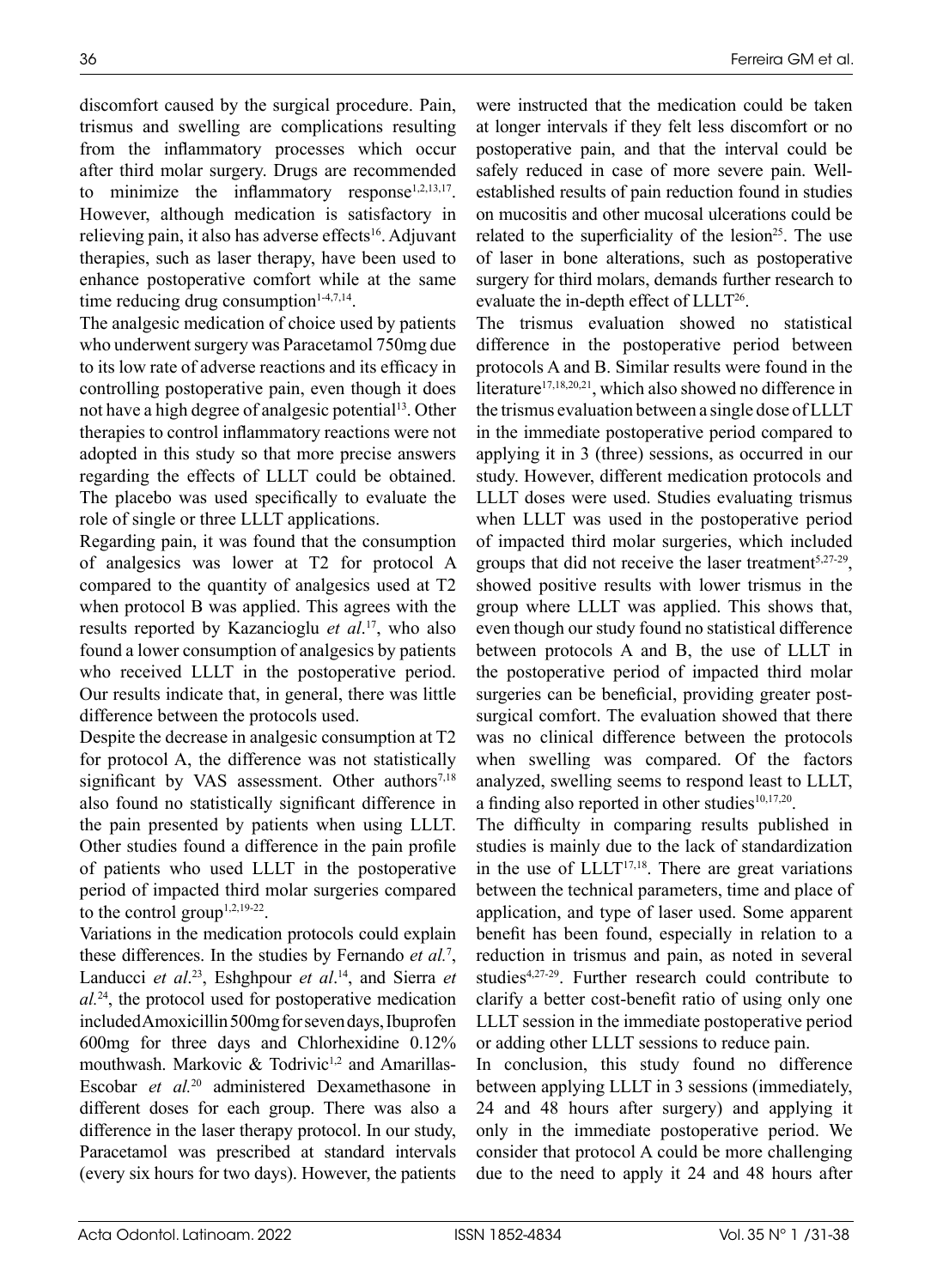surgery. Therefore, for practical reasons, a single laser application in the immediate postoperative

### **DECLARATION OF CONFLICTING INTERESTS:**

The authors declare no potential conflicts of interest regarding the research, authorship, and/or publication of this article

#### **FUNDING**

None

### **REFERENCES**

- 1. Markić AB, Todorović L. Postoperative analgesia after lower third molar surgery: contribution of the use of long-acting local anesthetics, low-power laser, and diclofenac. Oral Surg Oral Med Oral Pathol Oral Radiol Endod. 2006 Nov;102(5):e4-8[. https://doi.org/10.1016/j.](https://doi.org/10.1016/j.tripleo.2006.02.024) [tripleo.2006.02.024](https://doi.org/10.1016/j.tripleo.2006.02.024)
- 2. Markovic A, Todorovic Lj. Effectiveness of dexamethasone and low-power laser in minimizing oedema after third molar surgery: a clinical trial. Int J Oral Maxillofac Surg. 2007Mar;36(3):2269. [https://doi.org/10.1016/j.](https://doi.org/10.1016/j.ijom.2006.10.006) [ijom.2006.10.006](https://doi.org/10.1016/j.ijom.2006.10.006)
- 3. Brignardello-Petersen R, Carrasco-Labra A, Araya I, Yanine N, et al. Is adjuvant laser therapy effective for preventing pain, swelling, and trismus after surgical removal of impacted mandibular third molars? A systematic review and metaanalysis. J Oral Maxillofac Surg. 2012 Aug;70(8):1789- 801.<https://doi.org/10.1016/j.joms.2012.01.008>
- 4. Ferrante M, Petrini M, Trentini P, Perfetti G, et al. Effect of low-level laser therapy after extraction of impacted lower third molars. Lasers Med Sci. 2013 May;28(3):845-849. <https://doi.org/10.1007/s10103-012-1174-4>
- 5. Kim SJ, Chou MY, Park YG. Effect of low-level laser on the rate of tooth movement. Semin Orthod 2015;21:210- 218. URL: [https://www.charmingsmileortho.com/wp](https://www.charmingsmileortho.com/wp-content/uploads/2018/03/4.pdf)[content/uploads/2018/03/4.pdf](https://www.charmingsmileortho.com/wp-content/uploads/2018/03/4.pdf). [https://doi.org/10.1053/j.](https://doi.org/10.1053/j.sodo.2015.06.008) [sodo.2015.06.008](https://doi.org/10.1053/j.sodo.2015.06.008)
- 6. Carrillo JS, Calatayud J, Manso FJ, Barberia E, et al. A randomized double-blind clinical trial on the effectiveness of helium-neon laser in the prevention of pain, swelling and trismus after removal of impacted third molars. Int Dent J. 1990 Feb;40(1):31-6.
- 7. Fernando S, Hill CM, Walker R. A randomised double blind comparative study of low level laser therapy following surgical extraction of lower third molar teeth. Br J Oral Maxillofac Surg. 1993 Jun;31(3):170-2. [https://doi.](https://doi.org/10.1016/0266-4356(93)90118-G) [org/10.1016/0266-4356\(93\)90118-G](https://doi.org/10.1016/0266-4356(93)90118-G)
- 8. Katz J, Melzack R. Measurement of pain. Surg Clin North Am. 1999 Apr;79(2):231-52[. https://doi.org/10.1016/](https://doi.org/10.1016/S0039-6109(05)70381-9) [S0039-6109\(05\)70381-9](https://doi.org/10.1016/S0039-6109(05)70381-9)
- 9. Guerrero ME, Botetano R, Beltran J, Horner K, et al. Can preoperative imaging help to predict postoperative outcome after wisdom tooth removal? A randomized controlled trial using panoramic radiography versus cone-beam CT. Clin Oral Investig. 2014 Jan;18(1):335-42[. https://doi.](https://doi.org/10.1007/s00784-013-0971-x) [org/10.1007/s00784-013-0971-x](https://doi.org/10.1007/s00784-013-0971-x)
- 10. Badenoch-Jones EK, David M, Lincoln T. Piezoelectric

period could be effective to manage postoperative discomfort in lower third molar surgery.

#### **CORRESPONDENCE**

Prof. Maria Alves Garcia Silva 1a Avenida, S/N, setor Universitário. 74605-220 – Goiânia, Goiás, Brasil. mariaagsilva@gmail.com

compared with conventional rotary osteotomy for the prevention of postoperative sequelae and complications after surgical extraction of mandibular third molars: a systematic review and meta-analysis. Br J Oral Maxillofac Surg. 2016 Dec;54(10):1066-1079. [https://doi.org/10.1016/j.](https://doi.org/10.1016/j.bjoms.2016.07.020) [bjoms.2016.07.020](https://doi.org/10.1016/j.bjoms.2016.07.020)

- 11. Martins-de-Barros AV, Barros AM, Siqueira AK, Lucena EE, Set al. Is Dexamethasone superior to Ketorolac in reducing pain, swelling and trismus following mandibular third molar removal? A split mouth triple-blind randomized clinical trial. Med Oral Patol Oral Cir Bucal. 2021 Mar 1;26(2):e141-e150[. https://doi.org/10.4317/medoral.24088](https://doi.org/10.4317/medoral.24088)
- 12. Jerjes W, Upile T, Nhembe F, Gudka D, et al. Experience in third molar surgery: an update. Br Dent J. 2010 Jul 10;209(1):E1[. https://doi.org/10.1038/sj.bdj.2010.581](https://doi.org/10.1038/sj.bdj.2010.581)
- 13. Coulthard P, Hill CM, Frame JW, Barry H, et al. Pain control with paracetamol from a sustained release formulation and a standard release formulation after third molar surgery: a randomised controlled trial. Br Dent J. 2001 Sep 22;191(6):319-24.<https://doi.org/10.1038/sj.bdj.4801174a>
- 14. Eshghpour M, Ahrari F, Takallu M. Is Low-Level Laser Therapy Effective in the Management of Pain and Swelling After Mandibular Third Molar Surgery? J Oral Maxillofac Surg. 2016 Jul;74(7):1322.e1-8. [https://doi.org/10.1016/j.](https://doi.org/10.1016/j.joms.2016.02.030) [joms.2016.02.030](https://doi.org/10.1016/j.joms.2016.02.030)
- 15. Isiordia-Espinoza MA, Bologna-Molina RE, Hernández-Miramontes YA, Zapata-Morales JR, et al. Pharmacological Control of Complications Following to Third Molar Removal: Evidence Based on A Meta-Analysis. Drug Res (Stuttg). 2019 Jan;69(1):5-11. [https://doi.](https://doi.org/10.1055/a-0637-8948) [org/10.1055/a-0637-8948](https://doi.org/10.1055/a-0637-8948)
- 16. Menon RK, Gopinath D, Li KY, Leung YY, et al. Does the use of amoxicillin/amoxicillin-clavulanic acid in third molar surgery reduce the risk of postoperative infection? A systematic review with meta-analysis. Int J Oral Maxillofac Surg. 2019 Feb;48(2):263-273. [https://doi.org/10.1016/j.](https://doi.org/10.1016/j.ijom.2018.08.002) [ijom.2018.08.002](https://doi.org/10.1016/j.ijom.2018.08.002)
- 17. Kazancioglu HO, Kurklu E, Ezirganli S. Effects of ozone therapy on pain, swelling, and trismus following third molar surgery. Int J Oral Maxillofac Surg. 2014 May;43(5):644-8. <https://doi.org/10.1016/j.ijom.2013.11.006>
- 18. Røynesdal AK, Björnland T, Barkvoll P, Haanaes HR. The effect of soft-laser application on postoperative pain and swelling. A double-blind, crossover study. Int J Oral Maxillofac Surg. 1993 Aug;22(4):242-5.[https://doi.](https://doi.org/10.1016/S0901-5027(05)80646-0) [org/10.1016/S0901-5027\(05\)80646-0](https://doi.org/10.1016/S0901-5027(05)80646-0)
- 19. López-Ramírez M, Vílchez-Pérez MA, Gargallo-Albiol